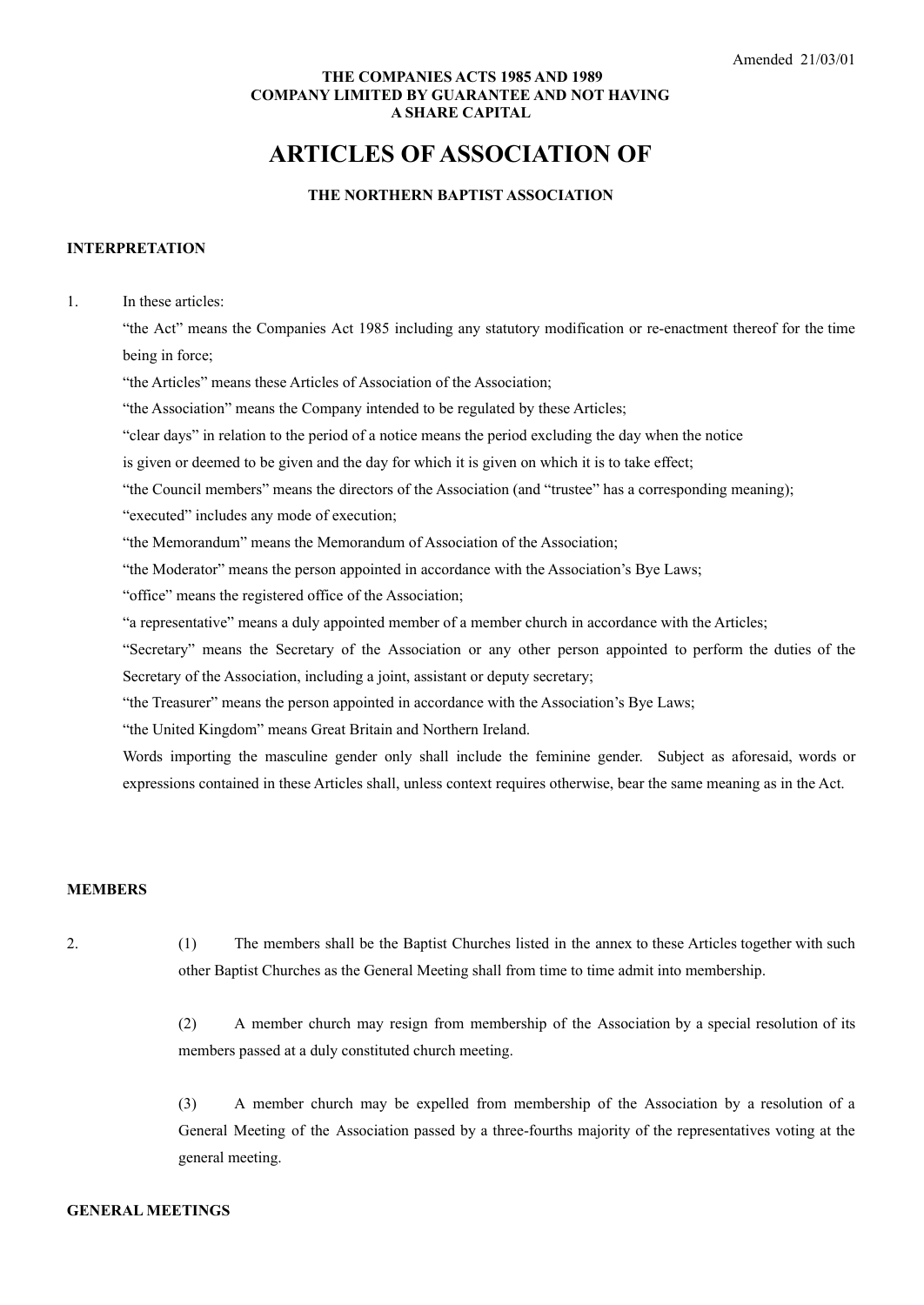3. The Association shall hold an Annual General Meeting each year in addition to any other meetings in that year, and shall specify the meetings as such in the notices calling it; and not more than fifteen months shall elapse between the date of one Annual General Meeting of the Association and that of the next: Provided that so long as the Association holds its first Annual General Meeting within eighteen months of its incorporation, it need not hold it in the year of its incorporation or in the following year. The Annual General Meeting shall be held at such times and places as the Council shall appoint. All General Meetings, other than Annual General Meetings shall be called Extraordinary General Meetings.

#### **NOTICE OF GENERAL MEETINGS**

- 4. All General Meetings and Extraordinary General Meetings shall be called by at least twenty-one clear days notice. The notice shall specify the time and place of the meeting and the general nature of the business to be transacted and, in the case of an Annual General Meeting, shall specify the meeting as such. The notice shall be given to all the members and to the Council members.
- 5. The accidental omission to give notice of a meeting, or the non receipt of notice of a meeting, by any person entitled to receive notice, shall not invalidate the proceedings at that meeting.

# **PROCEEDINGS AT GENERAL MEETINGS**

- 6. No business shall be transacted at any meeting unless a quorum is present. Twenty persons entitled to vote upon the business to be transacted, each being a representative, or one tenth of the total number of persons which the member churches from time to time could appoint as their representatives, whichever is the greater, shall constitute a quorum.
- 7. If a quorum is not present within half an hour from the time appointed for the meeting, or if during a meeting a quorum ceases to be present, the meeting shall stand adjourned to such time and place as the Council may determine.
- 8. The Moderator or in his absence some other Council member nominated by the Council shall preside as moderator of the meeting, but if neither the Moderator nor such other Council member (if any) be present within fifteen minutes after the time appointed for holding the meeting and willing to act, the representatives present shall elect one of their number to be moderator.
- 9. The moderator of a meeting may, with the consent of a meeting at which a quorum is present (and shall if so directed by the meeting), adjourn the meeting from time to time and from place to place, but no business shall be transacted at an adjourned meeting other than business which might properly have been transacted at the meeting had adjournment not taken place. When a meeting is adjourned for fourteen days or more, at least seven days notice shall be given specifying the time and place of the adjourned meeting and the general nature of the business to be transacted. Otherwise it shall not be necessary to give any such notice.
- 10. A resolution put to the vote of a meeting shall be decided on a show of hands unless ten representatives shall ask for a ballot of the representatives present at the meeting.
- 11. A declaration by the moderator of a meeting that a resolution has been carried or carried unanimously, or by a particular majority, or lost, or not carried by a particular majority and an entry to that effect in the minutes of the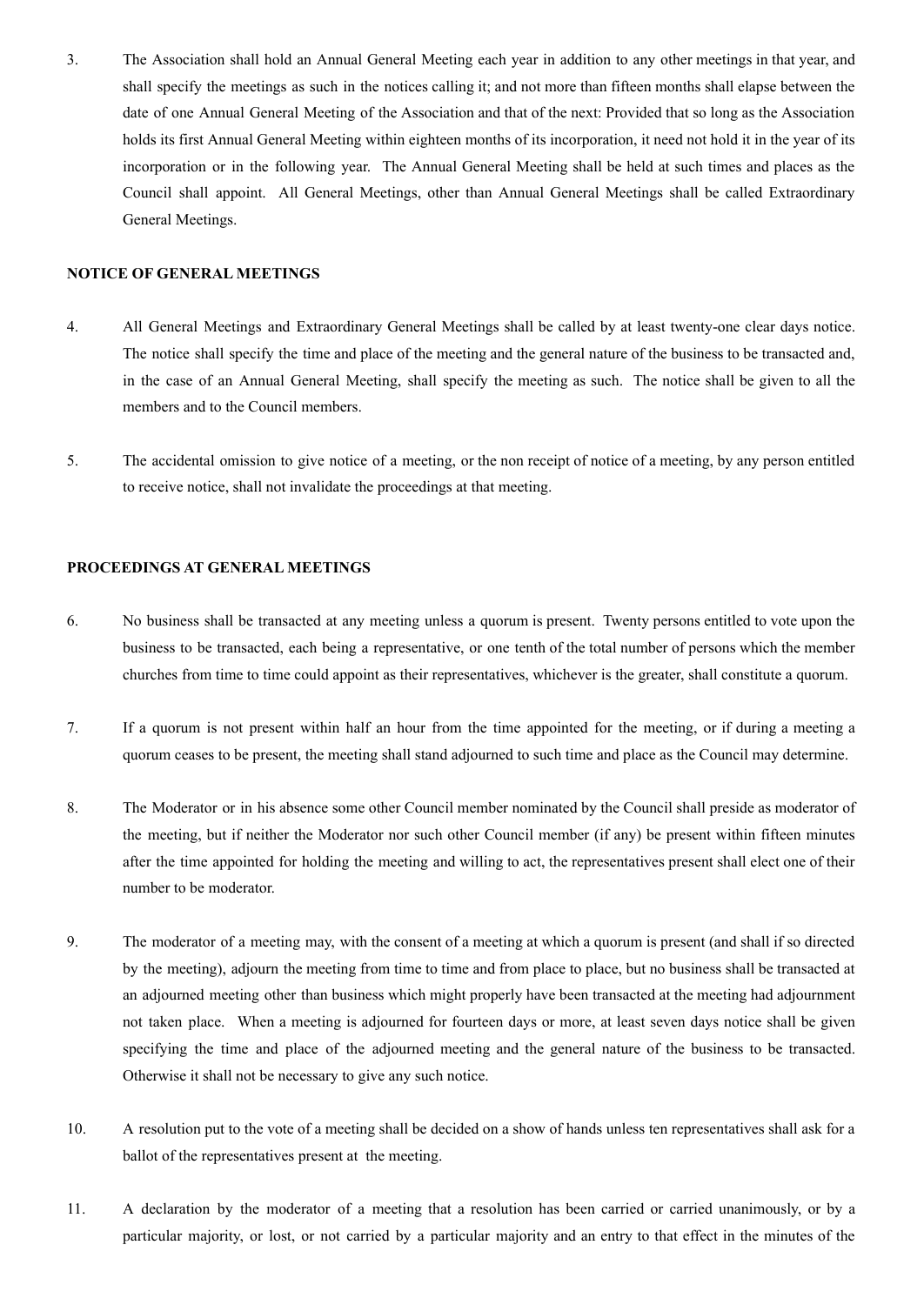meeting shall be conclusive evidence of the fact without proof of the number or proportion of the votes recorded in favour of or against the resolution.

12. In the case of an equality of votes, whether on a show of hands or by ballot, the moderator of a meeting shall be entitled to an additional casting vote.

## **VOTES OF MEMBERS**

13. (1) Each member church shall have the right to appoint one representative to General Meetings of the Association and additional representatives in accordance with the following schedule:

| 51 to 100 members  | - 1           |
|--------------------|---------------|
| 101 to 150 members | $-2$          |
| 151 to 200 members | - 3           |
| 201 to 250 members | - 4           |
| 251 to 300 members | - 5 and so on |

(2) Each minister/pastor in post at a member church shall also be a representative.

- (3) Each representative shall have one vote.
- (4) The representative or representatives of a member church shall be entitled together to exercise the same powers on behalf of the member church as the member church could exercise.
- 14. No objections shall be raised to the qualification of any voter except at the meeting or adjourned meeting at which the vote objected to is tendered, and every vote not disallowed at the meeting shall be valid. Any objection made in due time shall be referred to the moderator whose decision shall be final and conclusive.

#### **THE COUNCIL**

- 15. The Council shall consist of:
	- a) Twelve members appointed by the member churches in accordance with such rules and voting procedures as shall be provided by the Association's Bye Laws.
	- b) (i) The Regional Ministers appointed by the Association in accordance with the Association's Bye Laws.
		- (ii) The Treasurer, Baptist Missionary Society representative and Home Mission representative appointed in accordance with the Association's Bye Laws.
	- c) Members co-opted by the Council up to such number of members as specified in the Association's Bye Laws. Such co-option to be for such period or period (not exceeding three years but with the power to renew the co-option) as the Council shall from time to time decide.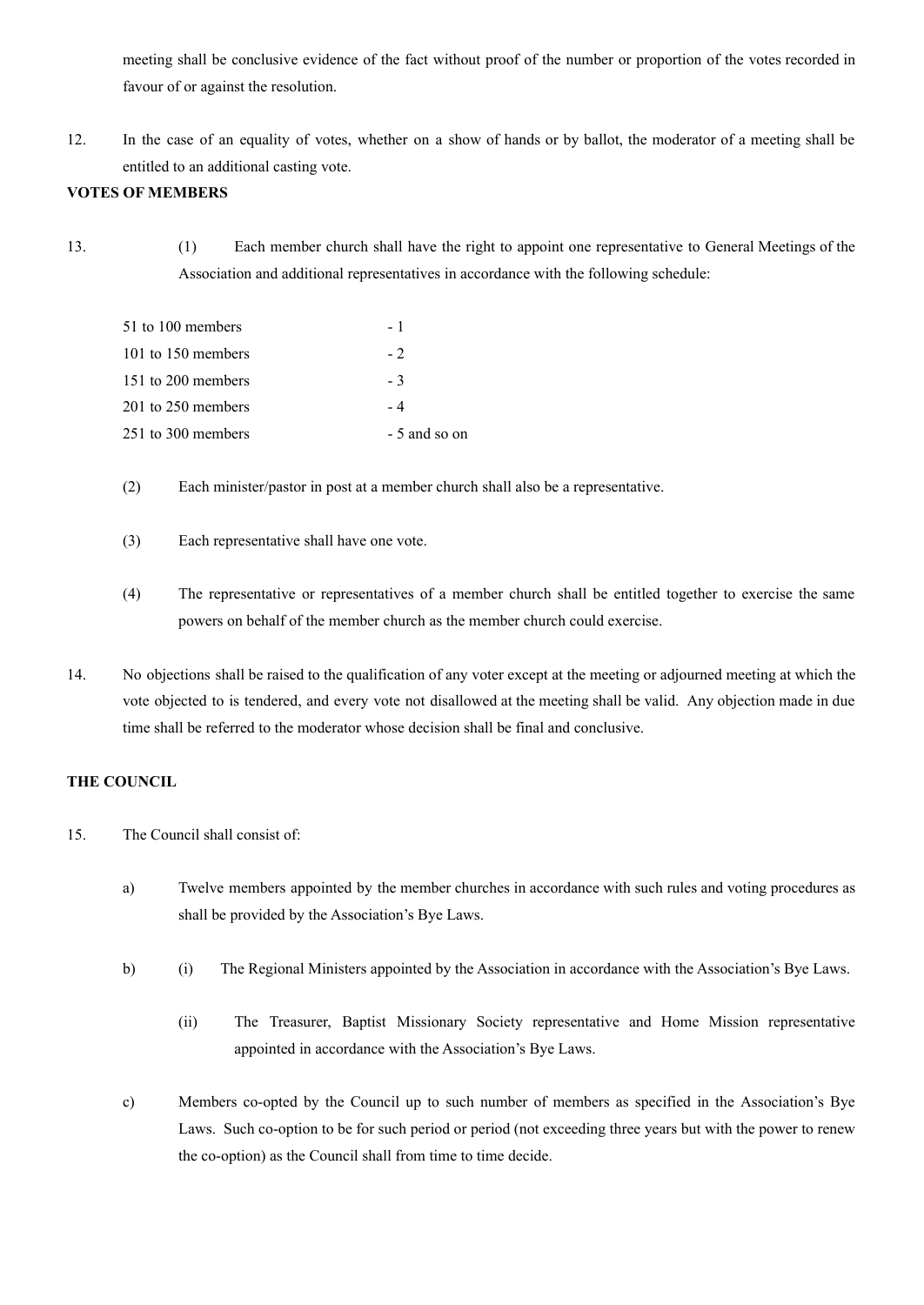16. The first Council members shall be those persons named in the statement delivered pursuant to section 10(2) of the Act, who shall be deemed to have been appointed under the Articles and shall serve until the first Annual General Meeting of the Association when the Council shall be constituted in accordance with the Articles.

#### **OFFICERS AND STAFF OF THE ASSOCIATION**

17. The Council may appoint such officers and/or staff to serve the Association as it shall from time to time think fit.

#### **REGIONAL MINISTERS**

18. The Regional Ministers of the Association shall be elected by such means and for such periods as shall be provided by the Bye Laws of the Association.

#### **POWERS OF COUNCIL MEMBERS**

- 19. Subject to the provisions of the Act, the Memorandum and the Articles and to any directions given by special resolution, the business of the Association shall be managed by the Council which may exercise all the powers of the Association. No alteration of the Memorandum or the Articles and no such direction shall invalidate any prior act of the Council which would have been valid if that alteration had not been made or that direction had not been given.
- 20. In addition to all powers hereby expressly conferred upon them and without detracting from the generality of their powers under the Articles the Council shall have the following powers, namely:
	- (1) to expend the funds of the Association in such manner as it shall consider most beneficial for the achievement of the Objects and to invest in the name of the Association such part of the funds as they may see fit and to direct the sale or transposition of any such investments and to expend the proceeds of any such sale in furtherance of the Objects of the Association;
	- (2) to enter into contracts on behalf of the Association.

# **DISQUALIFICATION AND REMOVAL OF COUNCIL MEMBERS**

- 21. A Council member shall cease to hold office if he or she:
	- (1) ceases to be a Council member by virtue of any provision in the Act or is disqualified from acting as a Council member by virtue of section 72 of the Charities Act 1993 (or any statutory re-enactment of modification of that provision);
	- (2) becomes incapable by reason of mental disorder, illness or injury of managing and administering his or her own affairs;
	- (3) resigns his or her office by notice to the Association (but only if at least six Council members will remain in office when the notice of resignation is to take effect); or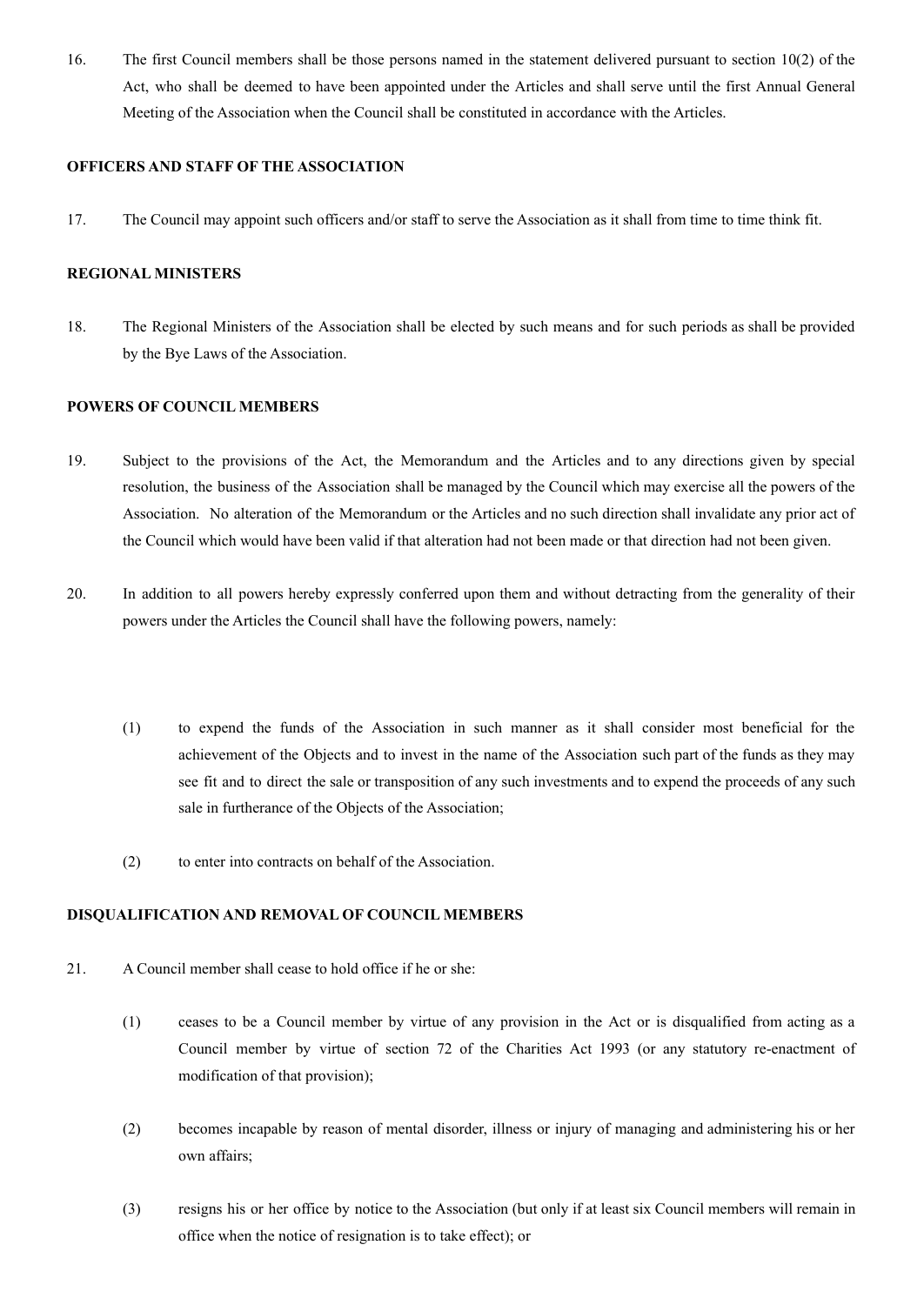(4) is absent without the permission of the Council members from all their meetings held within a period of twelve months and the Council members resolve that his or her office be vacated.

#### **COUNCIL MEMBERS' EXPENSES**

- 22. The Council members may be paid all reasonable travelling, hotel and other expenses properly incurred by them in connection with their attendance at meetings of Council members or committees of Council members or General Meetings or otherwise in connection with the discharge of their duties, but shall otherwise be paid no remuneration.
- 23. Except to the extent permitted by clauses 5 and 6 of the Memorandum, no Council member shall take or hold any interest in property belonging to the Association or receive remuneration or be interested otherwise than as a Council member in any other contract to which the Association is a party.

# **PROCEEDINGS OF COUNCIL MEETINGS**

- 24. Subject to the provisions of the Articles, the Council may regulate its proceedings as it thinks fit. Six Council members may, and the Secretary at the request of a Council member shall, call a meeting of the Council members. It shall not be necessary to give notice of a meeting to a Council member who is absent from the United Kingdom. Questions arising at a meeting shall be decided by a majority of votes. In the case of an equality of votes, the moderator of the meeting shall have a second or casting vote.
- 25. The quorum for the transaction of the business of the Council members may be fixed by the Council members but shall not be less than one third of their number.
- 26. The Council members may act notwithstanding any vacancies in their number, but, if the number of Council members is less than the number fixed as the quorum, the continuing Council members or Council member may act only for the purpose of filling vacancies or of calling a General Meeting.
- 27. Unless the Moderator is unwilling to do so the Moderator shall preside at every meeting of Council members at which he or she is present. But if there is no Council member holding that office, or if the Council member holding it is unwilling to preside or is not present within five minutes after the time appointed for the meeting, the Council members present may appoint one of their number to be the moderator of the meeting.
- 28. The Council may appoint one or more committees consisting of at least three or more Council members and such other persons as the Council shall from time to time decide for the performance of any function or duty which in the opinion of the Council would be more conveniently undertaken or carried out by such committees provided that all acts and proceedings of any such committees shall be fully reported to the Council.
- 29. All acts done by a meeting of the Council or committees, shall, notwithstanding that it be afterwards discovered that there was a defect in the appointment of any Council member or other or that any of them were disqualified from holding office, or had vacated office, or were not entitled to vote, be as valid as if every such person had been duly appointed and was qualified and had been entitled to vote.
- 30. A resolution in writing, signed by all the Council members entitled to receive notice of a meeting of Council members or of a committee of the Council, shall be as valid and effective as if it had been passed at a meeting of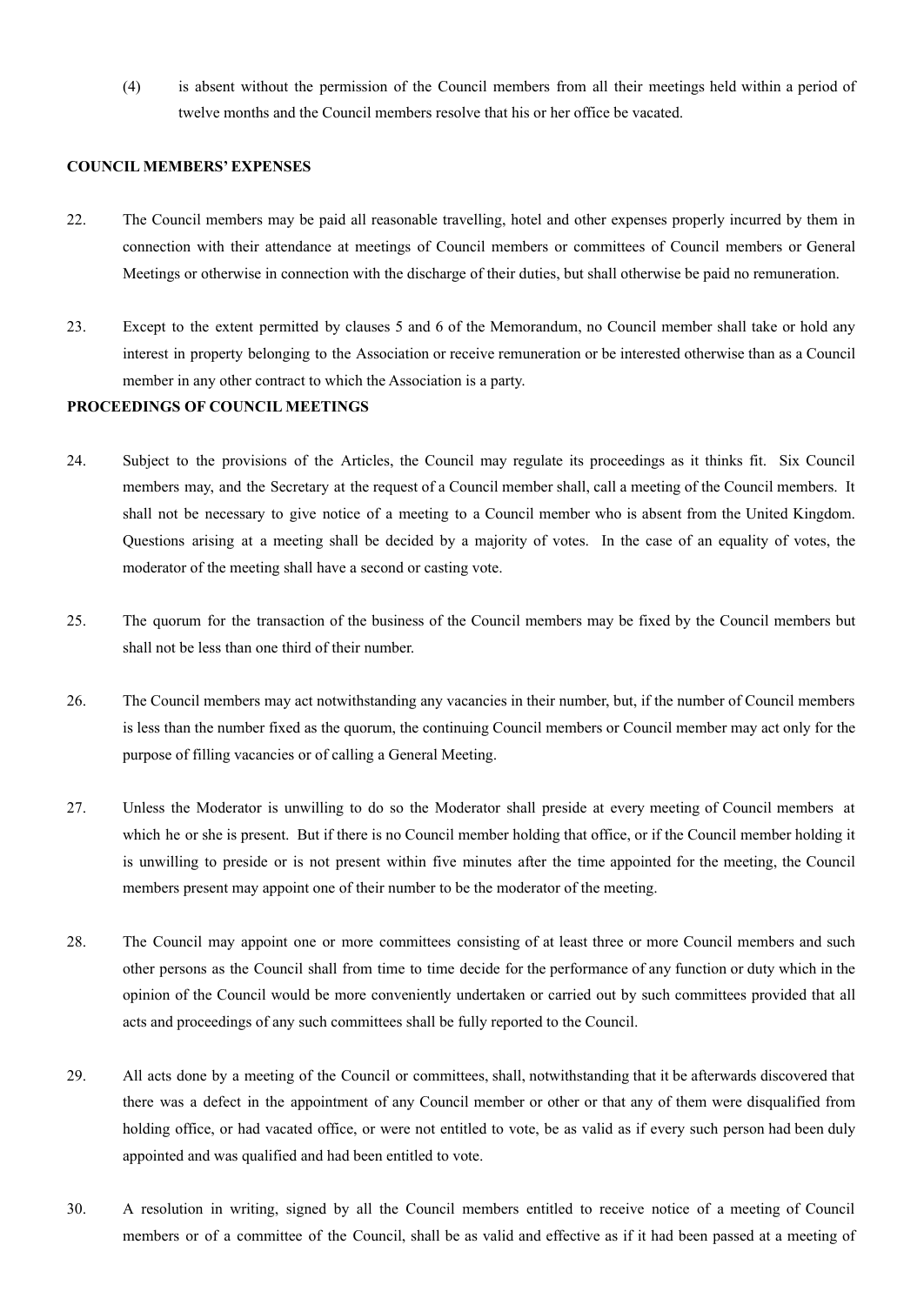Council members or (as the case may be) a committee of the Council duly convened and held. Such a resolution may consist of several documents in the same form, each signed by one or more members of the Council or (as the case may be) of a committee.

31. Any bank account in which any part of the assets of the Association is deposited shall be operated by the Council and shall indicate the name of the Association. All cheques and orders for the payment of money from such account shall be signed by at least two authorised signatories.

#### **MINUTES**

32. The Council shall keep Minutes, books kept for the purpose of all proceedings at meetings of the Association and of meetings of the Council or of Committees including the names of the persons present at each such meeting.

#### **SECRETARY**

33. Subject to the provisions of the Act, the Secretary shall be appointed by the Council for such term and for such remuneration (if not a Council member) and upon such conditions as the Council may think fit; and any Secretary so appointed may be removed by the Council.

## **ACCOUNTS**

34. Accounts shall be prepared in accordance with the provisions of Part VII of the Act.

#### **ANNUAL REPORT**

35. The Council shall comply with its obligations under the Charities Act 1993 (or any statutory re-enactment or modification of that Act) with regard to the preparation of an annual return and its transmission to the Commissioners.

#### **NOTICES**

- 36. Any notices to be given to or by any person pursuant to the Articles shall be in writing except that a notice calling a meeting of the Council need not be in writing.
- 37. The Association may give any notice to a member either personally or by sending it by post in a prepaid envelope addressed to the Secretary for the time being of the member church or there being presently no secretary appointed the treasurer of the church for the time being to the member at his registered address or by leaving it at that address.
- 38. A member present by representative at any meeting of the Association shall be deemed to have received notice of the meeting, and where necessary, of the purposes for which it was called.
- 39. Proof that an envelope containing a notice was properly addressed, prepaid and posted shall be conclusive evidence that the notice was given. A notice shall be deemed to be given at the expiration of 72 hours after the envelope containing it was posted.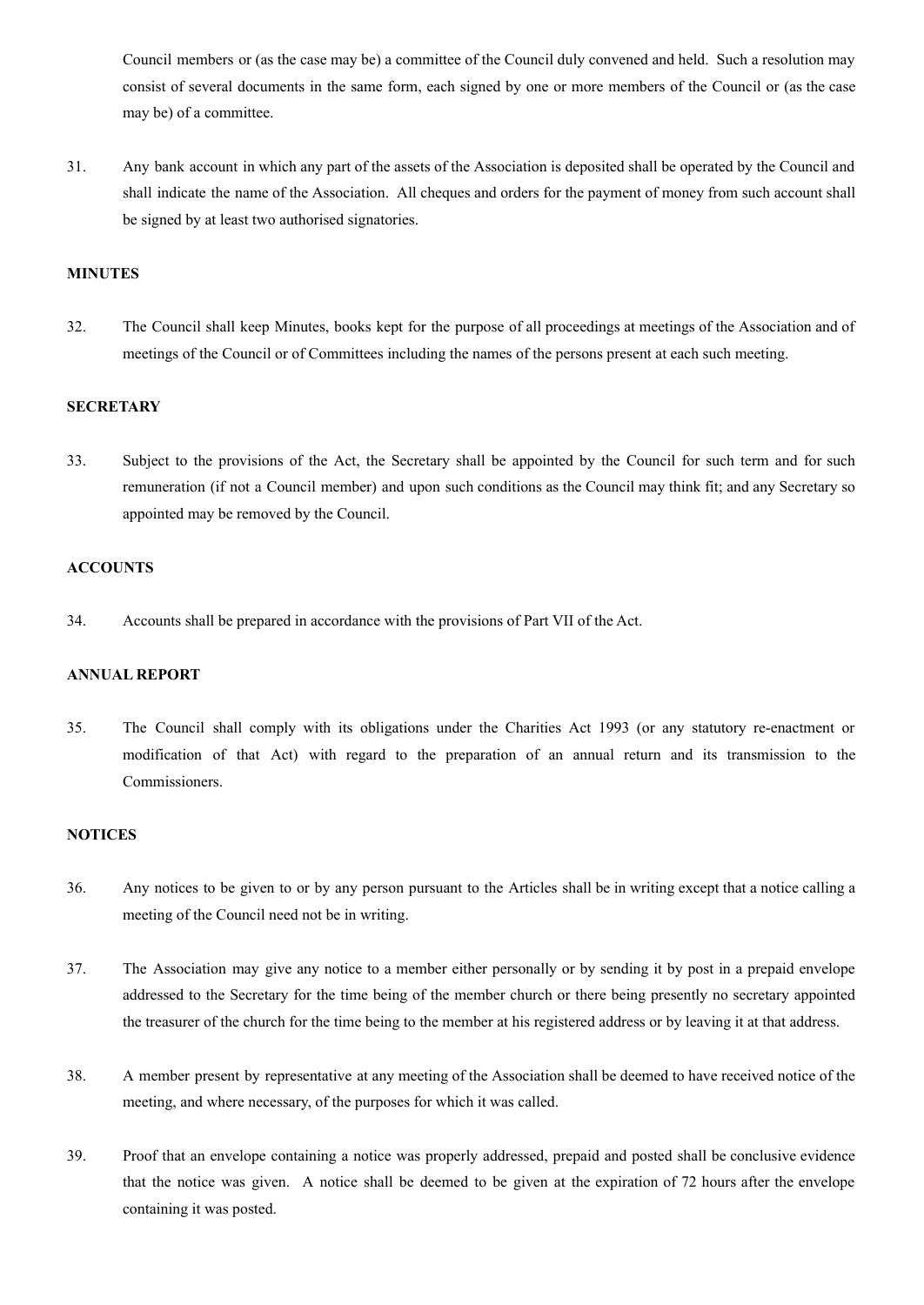#### **INDEMNITY**

40. Subject to the provisions of the Act every Council member or other officer or honorary auditor of the Association shall be indemnified out of the assets of the Association against any liability incurred by him in that capacity in defending any proceedings, whether civil or criminal, in which judgement is given in his favour or in which he is acquitted or in connection with any application in which relief is granted to him by the court from liability for negligence, default, breach of duty or breach of trust in relation to the affairs of the Association.

#### **BYE LAWS**

- 41. (1) The Association may by resolution of a General Meeting of the Association and until such resolution the Council may from time to time make such Bye Laws as it may deem necessary or expedient or convenient for the proper conduct and management of the Association and for:
	- (i) the Appointment of Regional Ministers, the Moderator, the Treasurer, the Baptist Missionary Society representative and the Home Mission representative;
	- (ii) the procedure at General Meetings and meetings of the Council members and committees of the Council members in so far as such procedure is not regulated by the Articles;
	- (iii) generally, all such matters as are commonly the subject matter of company rules.
	- (2) The Association in general meeting shall have power to alter, add to or repeal the rules or Bye Laws and the Council members shall adopt such means as they think sufficient to bring to the notice of members of the Association all such rules or Bye Laws, which shall be binding on all members of the Association. Provided that no rule or bye law shall be inconsistent with, or shall affect or repeal anything contained in the Memorandum or the Articles.

**Signature, Name and Address of Subscriber**